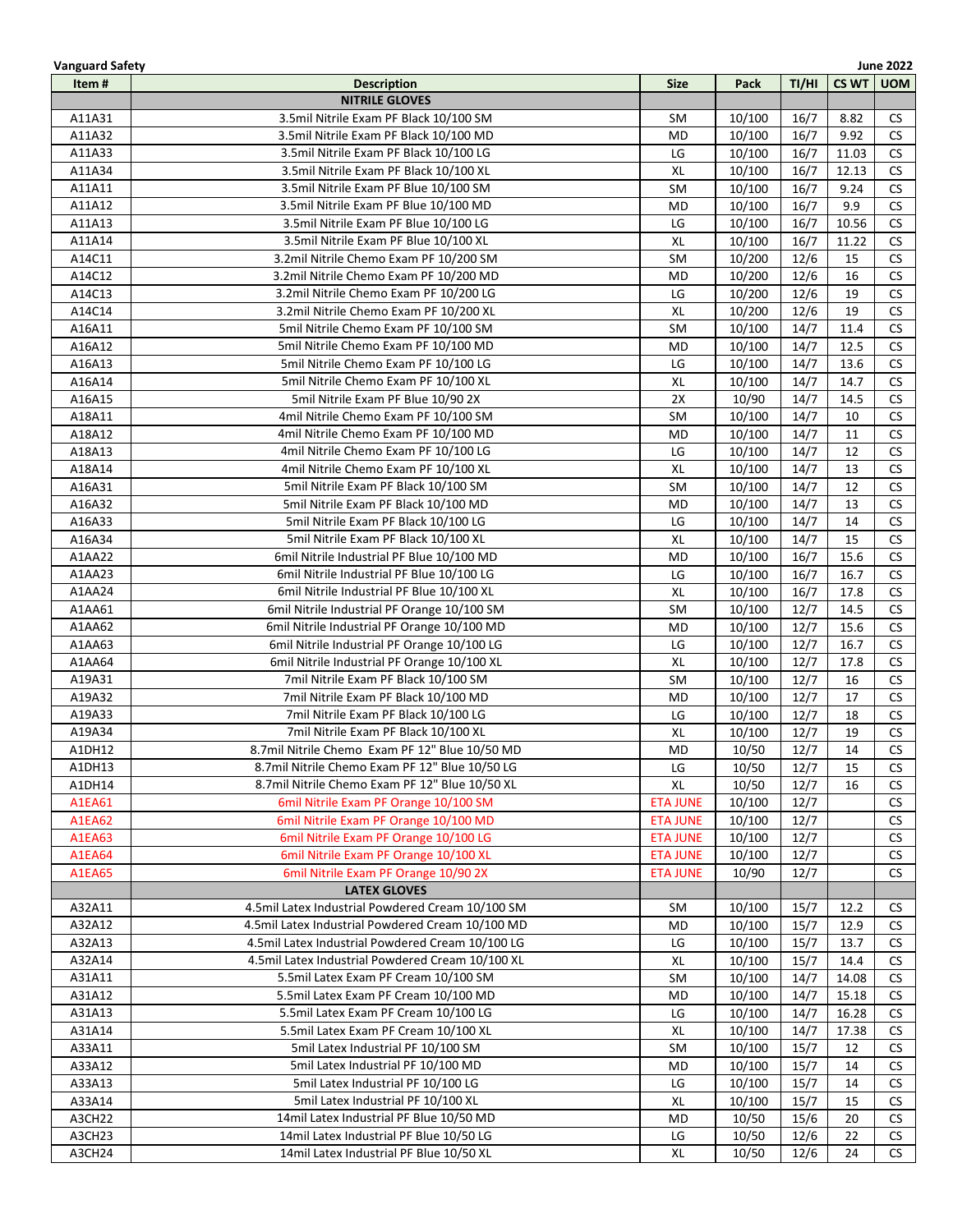| <b>Vanguard Safety</b> |                                                        |                |           |       |              | <b>June 2022</b> |
|------------------------|--------------------------------------------------------|----------------|-----------|-------|--------------|------------------|
| Item#                  | <b>Description</b>                                     | <b>Size</b>    | Pack      | TI/HI | <b>CS WT</b> | <b>UOM</b>       |
|                        | <b>VINYL GLOVES</b>                                    |                |           |       |              |                  |
| A21A11                 | 4mil Vinyl Exam PF Clear 10/100 SM                     | SM             | 10/100    | 14/7  | 12           | <b>CS</b>        |
| A21A12                 | 4mil Vinyl Exam PF Clear 10/100 MD                     | <b>MD</b>      | 10/100    | 14/7  | 14           | <b>CS</b>        |
| A21A13                 | 4mil Vinyl Exam PF Clear 10/100 LG                     | LG             | 10/100    | 14/7  | 15           | <b>CS</b>        |
| A21A14                 | 4mil Vinyl Exam PF Clear 10/100 XL                     | XL             | 10/100    | 14/7  | 15           | <b>CS</b>        |
| A23A11                 | 3mil Vinyl Industrial PF Clear 10/100 SM               | <b>SM</b>      | 10/100    | 16/7  | 11           | CS               |
| A23A12                 | 3mil Vinyl Industrial PF Clear 10/100 MD               | <b>MD</b>      | 10/100    | 16/7  | 12           | CS               |
| A23A13                 | 3mil Vinyl Industrial PF Clear 10/100 LG               | LG             | 10/100    | 16/7  | 12           | CS               |
| A23A14                 | 3mil Vinyl Industrial PF Clear 10/100 XL               | XL             | 10/100    | 16/7  | 14           | <b>CS</b>        |
| A23A15                 | 3mil Vinyl Industrial PF Clear 10/90 2X                | 2X             | 10/90     | 16/7  | 15.6         | <b>CS</b>        |
| A22A11                 | 3mil Vinyl Industrial Powdered Clear 10/100 SM         | <b>SM</b>      | 10/100    | 16/7  | 9.5          | <b>CS</b>        |
| A22A12                 | 3mil Vinyl Industrial Powdered Clear 10/100 MD         | <b>MD</b>      | 10/100    | 16/7  | 10.6         | <b>CS</b>        |
| A22A13                 | 3mil Vinyl Industrial Powdered Clear 10/100 LG         | LG             | 10/100    | 16/7  | 11.7         | CS               |
| A22A14                 | 3mil Vinyl Industrial Powdered Clear 10/100 XL         | XL             | 10/100    | 16/7  | 12.8         | <b>CS</b>        |
| A22A22                 | 3mil Vinyl Industrial Powdered Blue 10/100 MD          | <b>MD</b>      | 10/100    | 16/7  | 11.7         | CS               |
| A22A23                 | 3mil Vinyl Industrial Powdered Blue 10/100 LG          | LG             | 10/100    | 16/7  | 12.8         | CS               |
| A22A24                 | 3mil Vinyl Industrial Powdered Blue 10/100 XL          | XL             | 10/100    | 16/7  | 13.9         | CS               |
| A23A21                 | 3mil Vinyl Industrial PF Blue 10/100 SM                | <b>SM</b>      | 10/100    | 16/7  | 10.6         | CS               |
| A23A22                 | 3mil Vinyl Industrial PF Blue 10/100 MD                | <b>MD</b>      | 10/100    | 16/7  | 11.7         | <b>CS</b>        |
| A23A23                 | 3mil Vinyl Industrial PF Blue 10/100 LG                | LG             | 10/100    | 16/7  | 12.8         | CS               |
| A23A24                 | 3mil Vinyl Industrial PF Blue 10/100 XL                | XL             | 10/100    | 16/7  | 13.9         | CS               |
| A21A51                 | 4.3mil Vinyl Exam PF Cream 10/100 SM                   | <b>SM</b>      | 10/100    | 14/7  | 12.76        | CS               |
| A21A52                 | 4.3mil Vinyl Exam PF Cream 10/100 MD                   | <b>MD</b>      | 10/100    | 14/7  | 13.86        | CS               |
| A21A53                 | 4.3mil Vinyl Exam PF Cream 10/100 LG                   | LG             | 10/100    | 14/7  | 14.96        | CS               |
| A21A54                 | 4.3mil Vinyl Exam PF Cream 10/100 XL                   | XL             | 10/100    | 14/7  | 16.06        | CS               |
| <b>BMPF3002</b>        | Vinyl Synthetic Exam Gloves Blue PF MD                 | <b>MD</b>      | 10/100    |       |              | CS               |
| <b>BMPF3003</b>        | Vinyl Synthetic Exam Gloves Blue PF LG                 | LG             | 10/100    |       |              | CS               |
| <b>BMPF3004</b>        | Vinyl Synthetic Exam Gloves Blue PF XL                 | XL             | 10/100    |       |              | CS               |
| SGBE8002               | Vinyl Synthetic Exam Gloves Black PF MD                | <b>MD</b>      | 10/100    |       |              | CS               |
| SGBE8003               | Vinyl Synthetic Exam Gloves Black PF LG                | LG             | 10/100    |       |              | CS               |
| SGBE8004               | Vinyl Synthetic Exam Gloves Black PF XL                | XL             | 10/100    |       |              | <b>CS</b>        |
|                        | <b>EVA/HYBRID GLOVES</b>                               |                |           |       |              |                  |
| A63C11                 | 4mil Hybrid EVA Industrial Gloves 10/200 SM            | <b>SM</b>      | 10/200    | 15/7  | 10           | CS               |
| A63C12                 | 4mil Hybrid EVA Industrial Gloves 10/200 MD            | <b>MD</b>      | 10/200    | 15/7  | 11           | <b>CS</b>        |
| A63C13                 | 4mil Hybrid EVA Industrial Gloves 10/200 LG            | LG             | 10/200    | 15/7  | 12           | <b>CS</b>        |
| A63C14                 | 4mil Hybrid EVA Industrial Gloves 10/200 XL            | XL             | 10/200    | 15/7  | 12           | <b>CS</b>        |
|                        | <b>POLY GLOVES</b>                                     |                |           |       |              |                  |
| A43F11                 | Polvethylene PF Industrial Gloves 20/500 - Small       | <b>ETA AUG</b> | 20/500    | 6/4   | 18.08        | <b>CS</b>        |
| A43F12                 | Polyethylene PF Industrial Gloves 20/500 - Medium      | <b>ETA AUG</b> | 20/500    | 6/4   | 18.3         | CS.              |
| A43F13                 | Polyethylene PF Industrial Gloves 20/500 - Large       | <b>ETA AUG</b> | 20/500    | 6/4   | 18.52        | <b>CS</b>        |
| A43F14                 | Polyethylene PF Industrial Gloves 20/500 - XL          | <b>ETA AUG</b> | 20/500    | 6/4   | 18.74        | <b>CS</b>        |
| A43M11                 | Polyethylene PF Industrial Gloves 10/10/100 - Small    | <b>ETA AUG</b> | 10/10/100 | 8/4   | 21.16        | CS               |
| A43M12                 | Polyethylene PF Industrial Gloves 10/10/100 - Medium   | <b>ETA AUG</b> | 10/10/100 | 8/4   | 21.38        | <b>CS</b>        |
| A43M13                 | Polyethylene PF Industrial Gloves 10/10/100 - Large    | <b>ETA AUG</b> | 10/10/100 | 8/4   | 21.61        | <b>CS</b>        |
| A43M14                 | Polyethylene PF Industrial Gloves 10/10/100 - XL       | <b>ETA AUG</b> | 10/10/100 | 8/4   | 22.05        | <b>CS</b>        |
|                        | <b>WAREHOUSE GLOVES</b>                                |                |           |       |              |                  |
| SKVG100L               | Light Weight String Knit, 40DZ/CS, Ladies              | LLW            | 40DZ/CS   | 4/6   | 44.5         | CS               |
| SKVG100M               | Light Weight String Knit, 40DZ/CS, Mens                | <b>MLW</b>     | 40DZ/CS   | 4/6   | 44.5         | CS               |
| SKVG200L               | Medium Weight String Knit, 25DZ/CS, Ladies             | <b>LMW</b>     | 25DZ/CS   | 4/6   | 38           | <b>CS</b>        |
| SKVG200M               | Medium Weight String Knit, 25DZ/CS, Mens               | <b>MMW</b>     | 25DZ/CS   | 4/6   | 38           | CS               |
| SKVG400L               | 1-sided PVC Dot Knit, 25DZ/CS, Ladies                  | 1L             | 25DZ/CS   | 8/3   | 43           | <b>CS</b>        |
| SKVG400M               | 1-sided PVC Dot Knit, 25DZ/CS, Mens                    | 1M             | 25DZ/CS   | 8/3   | 43           | <b>CS</b>        |
| SKVG500L               | 2-sided PVC Dot Knit, 25DZ/CS, Ladies                  | 2L             | 25DZ/CS   | 8/2   | 54           | CS               |
| SKVG500M               | 2-sided PVC Dot Knit, 25DZ/CS, Mens                    | 2M             | 25DZ/CS   | 8/2   | 54           | CS               |
| SKVG700M               | Light Weight Cotton Inspection Glove, 100DZ/CS, Mens   | MLW            | 100DZ/CS  | 10/5  | 26.5         | <b>CS</b>        |
| SKVG701LG              | Polyester Glove Liner, 12DZ/CS, LG                     | LG             | 12DZ/CS   | 8/2   | 14           | CS               |
|                        | <b>CHEMICAL RESISTANT GLOVES</b>                       |                |           |       |              |                  |
| C25B18                 | 16mil Yellow Latex, Flock Lined, 12" cuff, 12DZ/CS, MD | <b>ETA AUG</b> | 12 DZ/CS  |       | 19.6         | CS               |
| C25B19                 | 16mil Yellow Latex, Flock Lined, 12" cuff, 12DZ/CS, LG | <b>ETA AUG</b> | 12 DZ/CS  |       | 19.6         | <b>CS</b>        |
| C25B110                | 16mil Yellow Latex, Flock Lined, 12" cuff, 12DZ/CS, XL | <b>ETA AUG</b> | 12 DZ/CS  |       | 19.6         | <b>CS</b>        |
| C25B111                | 16mil Yellow Latex, Flock Lined, 12" cuff, 12DZ/CS, 2X | <b>ETA AUG</b> | 12 DZ/CS  |       | 19.6         | CS.              |
|                        |                                                        |                |           |       |              |                  |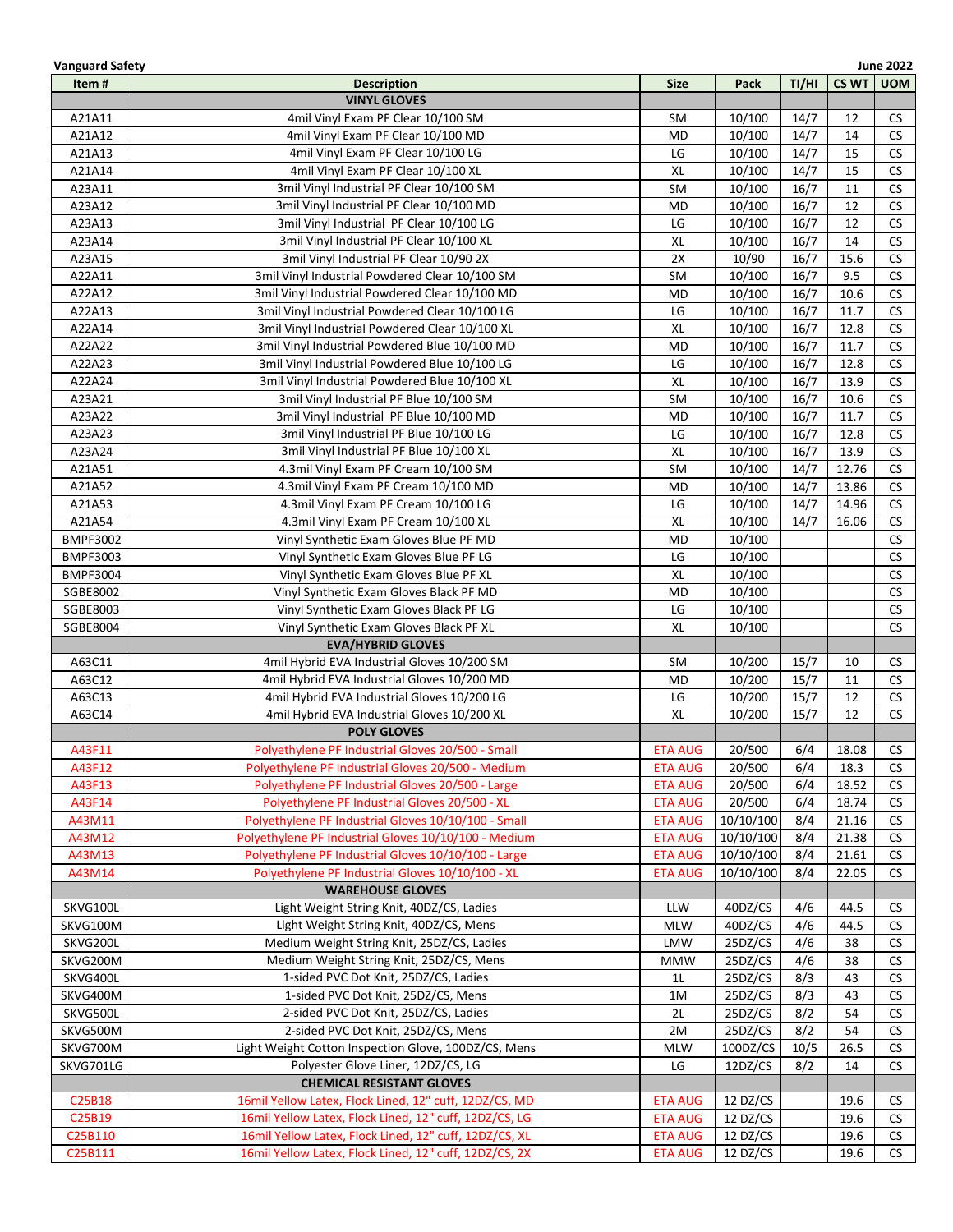| <b>Vanguard Safety</b> |                                                                             |                 |          |              |                     | <b>June 2022</b> |
|------------------------|-----------------------------------------------------------------------------|-----------------|----------|--------------|---------------------|------------------|
| Item#                  | <b>Description</b>                                                          | <b>Size</b>     | Pack     | TI/HI        | CS WT               | <b>UOM</b>       |
| C25B38                 | 16mil Blue Latex, Flock Lined, 12" cuff, 12DZ/CS, MD                        | <b>ETA AUG</b>  | 12 DZ/CS |              |                     | CS.              |
| C25B39                 | 16mil Blue Latex, Flock Lined, 12" cuff, 12DZ/CS, LG                        | <b>ETA AUG</b>  | 12 DZ/CS |              |                     | <b>CS</b>        |
| C25B310                | 16mil Blue Latex, Flock Lined, 12" cuff, 12DZ/CS, XL                        | <b>ETA AUG</b>  | 12 DZ/CS |              |                     | CS               |
| C25B311                | 16mil Blue Latex, Flock Lined, 12" cuff, 12DZ/CS, 2X                        | <b>ETA AUG</b>  | 12 DZ/CS |              |                     | <b>CS</b>        |
| C22B18                 | 12mil Yellow Latex, Flock Lined, 12" cuff, 12DZ/CS, MD                      | <b>ETA AUG</b>  | 12 DZ/CS |              | 16.1                | <b>CS</b>        |
| C22B19                 | 12mil Yellow Latex, Flock Lined, 12" cuff, 12DZ/CS, LG                      | <b>ETA AUG</b>  | 12 DZ/CS |              | 16.1                | CS               |
| C22B110                | 12mil Yellow Latex, Flock Lined, 12" cuff, 12DZ/CS, XL                      | <b>ETA AUG</b>  | 12 DZ/CS |              | 16.1                | <b>CS</b>        |
| C23A48                 | 13mil Natural Latex, Unlined, 13" cuff, 12DZ/CS, MD                         | <b>ETA JULY</b> | 12 DZ/CS |              | 39                  | <b>CS</b>        |
| C23A49                 | 13mil Natural Latex, Unlined, 13" cuff, 12DZ/CS, LG                         | <b>ETA JULY</b> | 12 DZ/CS |              | 39                  | <b>CS</b>        |
| C23A410                | 13mil Natural Latex, Unlined, 13" cuff, 12DZ/CS, XL                         | <b>ETA JULY</b> | 12 DZ/CS |              | 39                  | CS               |
| C23A38                 | 13mil Blue Latex, Unlined, 13" cuff, 12DZ/CS, MD                            | <b>ETA JULY</b> | 12 DZ/CS |              | 39                  | <b>CS</b>        |
| C23A39                 | 13mil Blue Latex, Unlined, 13" cuff, 12DZ/CS, LG                            | <b>ETA JULY</b> | 12 DZ/CS |              | 39                  | CS               |
| C23A310                | 13mil Blue Latex, Unlined, 13" cuff, 12DZ/CS, XL                            | <b>ETA JULY</b> | 12 DZ/CS |              | 39                  | <b>CS</b>        |
| C11A28                 | 11mil Green Nitrile, Unlined, 13" cuff, 12DZ/CS, MD                         | <b>ETA AUG</b>  | 12 DZ/CS |              | 20.2                | CS               |
| C11A29                 | 11mil Green Nitrile, Unlined, 13" cuff, 12DZ/CS, LG                         | <b>ETA AUG</b>  | 12 DZ/CS |              | 20.2                | <b>CS</b>        |
| C11A210                | 11mil Green Nitrile, Unlined, 13" cuff, 12DZ/CS, XL                         | <b>ETA AUG</b>  | 12 DZ/CS |              | 20.2                | <b>CS</b>        |
| C14A28                 | 15mil Green Nitrile, Unlined, 13" cuff, 12DZ/CS, MD                         | <b>ETA AUG</b>  | 12 DZ/CS |              | 24.3                | <b>CS</b>        |
| C14A29                 | 15mil Green Nitrile, Unlined, 13" cuff, 12DZ/CS, LG                         | <b>ETA AUG</b>  | 12 DZ/CS |              | 24.3                | CS               |
| C14A210                | 15mil Green Nitrile, Unlined, 13" cuff, 12DZ/CS, XL                         | <b>ETA AUG</b>  | 12 DZ/CS |              | 24.3                | <b>CS</b>        |
| C14A211                | 15mil Green Nitrile, Unlined, 13" cuff, 12DZ/CS, 2X                         | <b>ETA AUG</b>  | 12 DZ/CS |              | 24.3                | <b>CS</b>        |
| C14B28                 | 15mil Green Nitrile, Flock Lined, 13" cuff, 12DZ/CS, MD                     | <b>ETA AUG</b>  | 12 DZ/CS |              | 24.3                | CS               |
| C14B29                 | 15mil Green Nitrile, Flock Lined, 13" cuff, 12DZ/CS, LG                     | <b>ETA AUG</b>  | 12 DZ/CS |              | 24.3                | CS               |
| C14B210                | 15mil Green Nitrile, Flock Lined, 13" cuff, 12DZ/CS, XL                     | <b>ETA AUG</b>  | 12 DZ/CS |              | 24.3                | CS               |
| C14B211                | 15mil Green Nitrile, Flock Lined, 13" cuff, 12DZ/CS, 2X                     | <b>ETA AUG</b>  | 12 DZ/CS |              | 24.3                | <b>CS</b>        |
| C16A28                 | 22mil Green Nitrile, Unlined, 13" cuff, 1/BG, 6DZ/CS, MD                    | <b>ETA AUG</b>  | 6 DZ/CS  |              | 15.2                | <b>CS</b>        |
| C16A29                 | 22mil Green Nitrile, Unlined, 13" cuff, 1/BG, 6DZ/CS, LG                    | <b>ETA AUG</b>  | 6 DZ/CS  |              | 15.2                | <b>CS</b>        |
| C16A210                | 22mil Green Nitrile, Unlined, 13" cuff, 1/BG, 6DZ/CS, XL                    | <b>ETA AUG</b>  | 6 DZ/CS  |              | 15.2                | <b>CS</b>        |
| C16A211                | 22mil Green Nitrile, Unlined, 13" cuff, 1/BG, 6DZ/CS, 2X                    | <b>ETA AUG</b>  | 6 DZ/CS  |              | 15.2                | CS               |
| C37B68                 | 28mil Blue/Yellow Neoprene Coated Latex, Flock Lined, 12" cuff, 12DZ/CS, MD | ETA AUG         | 12 DZ/CS |              | 35                  | <b>CS</b>        |
| C37B69                 | 28mil Blue/Yellow Neoprene Coated Latex, Flock Lined, 12" cuff, 12DZ/CS, LG | <b>ETA AUG</b>  | 12 DZ/CS |              | 35                  | CS               |
| C37B610                | 28mil Blue/Yellow Neoprene Coated Latex, Flock Lined, 12" cuff, 12DZ/CS, XL | <b>ETA AUG</b>  | 12 DZ/CS |              | 35                  | CS               |
|                        | <b>BOUFFANTS, HAIRNETS, AND HOODS</b>                                       |                 |          |              |                     |                  |
| B11A11                 | Polypropylene Bouffant, Pancake, White, 10/100, 21"                         | 21"             | 10/100   | 12/5         | 6                   | CS               |
| B11A13                 | Polypropylene Bouffant, Pancake, White, 10/100, 28"                         | 28"             | 10/100   | 9/3          | 10                  | CS               |
| B11B11                 | Polypropylene Bouffant, Pleated, White, 10/100, 21"                         | 21"             | 10/100   | 12/5         | $\overline{7}$      | <b>CS</b>        |
| B11A12                 | Polypropylene Bouffant, Pancake, White, 10/100, 24"                         | 24"             | 10/100   | 12/5         | 8                   | <b>CS</b>        |
|                        |                                                                             | 24"             |          |              | 8                   | CS               |
| B11B12                 | Polypropylene Bouffant, Pleated, White, 10/100, 24"                         | 24"             | 10/100   | 10/5<br>12/5 | 4                   | ${\sf CS}$       |
| B15A22                 | Polypropylene Premium Bouffant, Pancake, Blue, 10/100, 24"                  | $18"$           | 10/100   |              |                     |                  |
| B12A19                 | Polypropylene Beard Cover, White, 10/100, 18"                               | 21"             | 10/100   | 16/6         | 4<br>$\overline{7}$ | CS               |
| B31A11                 | Nylon Hairnet, White, 10/100, 21"                                           | 24"             | 10/100   | 10/5         |                     | CS               |
| B31A12                 | Nylon Hairnet, White, 10/100, 24"                                           |                 | 10/100   | 16/7         | 6.6                 | <b>CS</b>        |
| <b>B41A51</b>          | Polyester Hairnet, Brown, 10/100, 21"                                       | <b>ETA AUG</b>  | 10/100   | 12/8         | 7.04                | <b>CS</b>        |
| <b>B41A52</b>          | Polyester Hairnet, Brown, 10/100, 24"                                       | <b>ETA AUG</b>  | 10/100   | 16/7         | 7.7                 | <b>CS</b>        |
| <b>B19N13</b>          | Polypropylene Hood, White, 10/100, LG                                       | <b>ETA JULY</b> | 10/100   | 8/6          | 13.2                | <b>CS</b>        |
| <b>B19N14</b>          | Polypropylene Hood, White, 10/100, XL                                       | <b>ETA JULY</b> | 10/100   | 8/6          | 13.2                | <b>CS</b>        |
| <b>B19N23</b>          | Polypropylene Hood, Blue, 10/100, LG                                        | <b>ETA JULY</b> | 10/100   | 8/6          | 13.2                | <b>CS</b>        |
| <b>B19N24</b>          | Polypropylene Hood, Blue, 10/100, XL                                        | <b>ETA JULY</b> | 10/100   | 8/6          | 13.2                | CS               |
| B19Q13                 | Polypropylene Hood, White, 20/100, LG                                       | <b>ETA JULY</b> | 20/100   | 8/3          | 26.4                | CS               |
| B19Q14                 | Polypropylene Hood, White, 20/100, XL                                       | <b>ETA AUG</b>  | 20/100   | 8/3          | 26.4                | <b>CS</b>        |
| <b>B12N29</b>          | Polypropylene Beard Cover, Blue, 10/100, 18"                                | <b>ETA AUG</b>  | 10/100   | 16/10        | 3.52                | <b>CS</b>        |
| <b>B11A17</b>          | Polypropylene Bouffant, Pancake, White, 10/100, 19"                         | <b>ETA JULY</b> | 10/100   | 16/8         | 5.72                | CS               |
| <b>B11A31</b>          | Polypropylene Bouffant, Pancake, Red, 10/100, 21"                           | <b>ETA AUG</b>  | 10/100   | 16/7         | 6.16                | <b>CS</b>        |
| <b>B11A21</b>          | Polypropylene Bouffant, Pancake, Blue, 10/100, 21"                          | <b>ETA JULY</b> | 10/100   | 16/7         | 6.16                | CS               |
| <b>B11A32</b>          | Polypropylene Bouffant, Pancake, Red, 10/100, 24"                           | <b>ETA AUG</b>  | 10/100   | 12/7         | 6.6                 | <b>CS</b>        |
| <b>B11A22</b>          | Polypropylene Bouffant, Pancake, Blue, 10/100, 24"                          | <b>ETA JULY</b> | 10/100   | 12/7         | 6.6                 | <b>CS</b>        |
| <b>B11A62</b>          | Polypropylene Bouffant, Pancake, Green, 10/100, 24"                         | <b>ETA AUG</b>  | 10/100   | 12/7         | 6.6                 | CS               |
|                        | <b>MASKS</b>                                                                |                 |          |              |                     |                  |
| EFM2000                | Earloop Face Masks, Blue, 50/box, 40 box/cs                                 | Blue            | 40/50    | 6/6          | 16.5                | <b>CS</b>        |
| <b>EFMB2000</b>        | BLACK 3ply Face Mask with ear loops 50pcs/box, 2000 pcs/case                | <b>Black</b>    | 40/50    | 6/6          | 16.5                | <b>CS</b>        |
| <b>KFM3000</b>         | Children's Earloop Face Masks, Blue, 50/box, 60 box/cs                      | Youth           | 60/50    |              |                     | <b>CS</b>        |
| PRN95240               | N95 Disposable Particulate Respirator, 20/box, 12 boxes/case                | N95             | 12/20    | 8/5          |                     | CS               |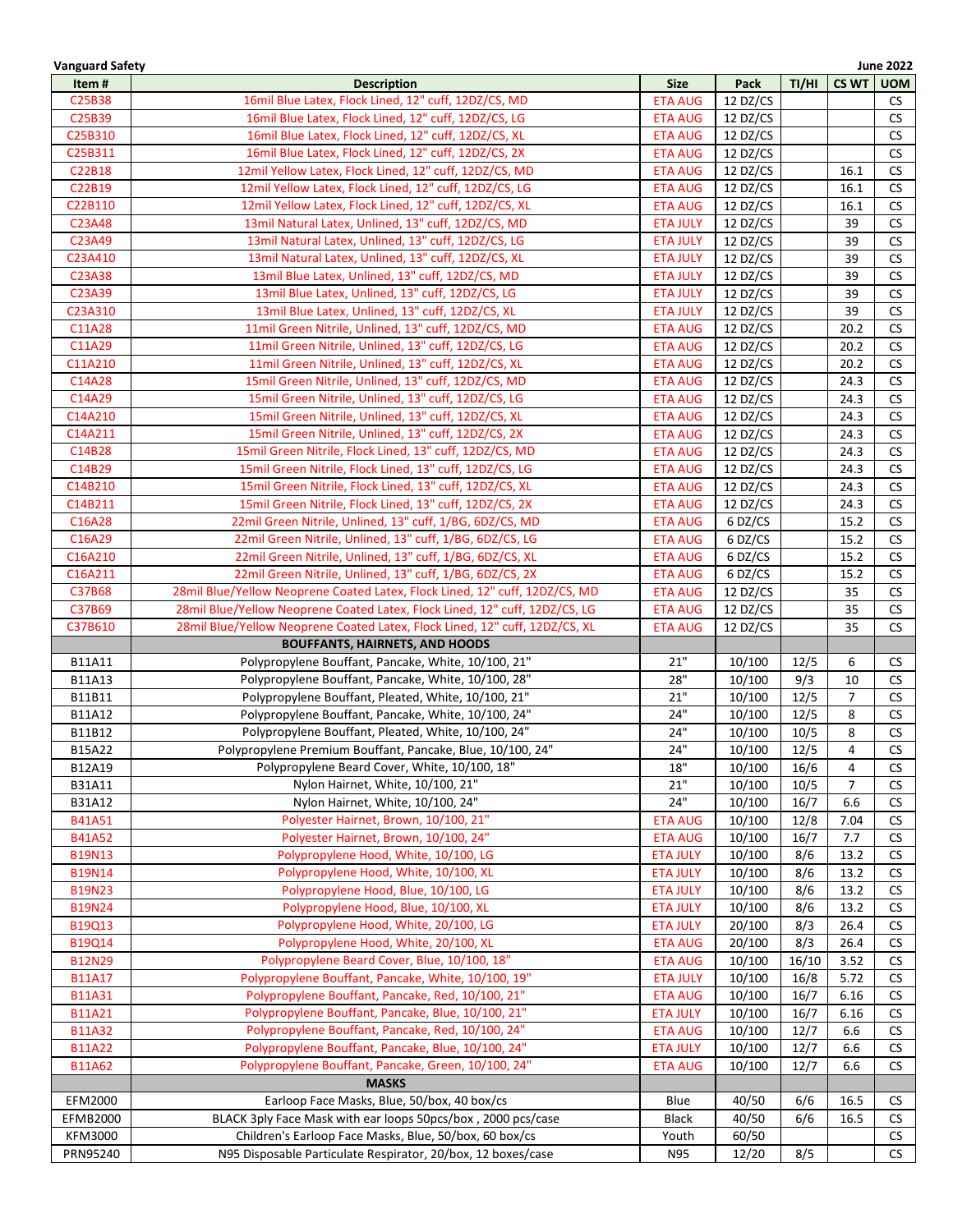| <b>Vanguard Safety</b> |                                                                                   |                      |         |       |              | <b>June 2022</b>     |
|------------------------|-----------------------------------------------------------------------------------|----------------------|---------|-------|--------------|----------------------|
| Item#                  | <b>Description</b>                                                                | <b>Size</b>          | Pack    | TI/HI | <b>CS WT</b> | <b>UOM</b>           |
| GBT 38880              | Children's disposable face mask, 3 layer, earloops, 20/bg, 5bg/bx, 12bx/cs        | Youth                | 1200/CS |       |              | CS                   |
| ESM2000                | Surgical Mask, Single Use, Non Sterile, 10pcs/bag; 50pcs/box; 2000pcs/case        | Blue                 | 2000/CS |       |              | <b>CS</b>            |
| <b>EFM2000Y</b>        | Kids Face Mask 50/box, 40bx/cs                                                    | Youth                | 40/50   | 10/10 | 13.2         | <b>CS</b>            |
|                        | <b>SLEEVES</b>                                                                    |                      |         |       |              |                      |
| B16M10                 | Polypropylene Sleeve, White, 50/BAG, 4BG/CS, 18"                                  | 18"                  | 4/50    | 10/10 | 4.4          | <b>CS</b>            |
| <b>B76N10</b>          | 1mil Polyethylene Sleeve, White, 10/100, 18"                                      | <b>ETA JUNE</b>      | 10/100  | 10/8  | 7.7          | <b>CS</b>            |
| <b>B76N20</b>          | 1mil Polyethylene Sleeve, Blue, 10/100, 18"                                       | <b>ETA JUNE</b>      | 10/100  | 10/8  | 7.7          | <b>CS</b>            |
| B66O10                 | 5mil Vinyl Sleeve, White, 6/12, 18"                                               | <b>ETA JULY</b>      | 6/12    | 8/7   | 12.13        | <b>CS</b>            |
| B66O20                 | 5mil Vinyl Sleeve, Blue, 6/12, 18"                                                | <b>ETA JULY</b>      | 6/12    | 8/7   | 12.13        | <b>CS</b>            |
|                        | <b>APRONS AND GOWNS</b>                                                           |                      |         |       |              |                      |
| <b>B87026</b>          | 6mil Vinyl Apron, Die Cut, Blue, 6/12, 35x45"                                     | <b>ETA JULY</b>      | 6/12    | 8/7   | 24.25        | <b>CS</b>            |
| B67016                 | 6mil Vinyl Apron, Raw Edge String Ties, White, 6/12, 35x45"                       | <b>ETA JULY</b>      | 6/12    | 8/7   | 23.59        | CS                   |
| B67026                 | 6mil Vinyl Apron, Raw Edge String Ties, Blue, 6/12, 35x45"                        | <b>ETA JULY</b>      | 6/12    | 8/7   | 23.59        | <b>CS</b>            |
| <b>B77N14</b>          | 1mil Polyethylene Apron, White, 10/100, 24x42"                                    | <b>ETA JULY</b>      | 10/100  | 8/5   | 22.05        | CS                   |
| <b>B77N15</b>          | 1mil Polyethylene Apron, White, 10/100, 28x46"                                    | <b>ETA JULY</b>      | 10/100  | 6/5   | 24.69        | CS                   |
| <b>B77N25</b>          | 1mil Polyethylene Apron, Blue, 10/100, 28x46"                                     | <b>ETA JULY</b>      | 10/100  | 6/5   | 24.69        | <b>CS</b>            |
| <b>B77K25</b>          | Heavyweight Polyethylene Apron, White, 5/100, 28x46"                              | <b>ETA JULY</b>      | 5/100   | 6/5   | 25.35        | <b>CS</b>            |
| <b>B77K15</b>          | Heavyweight Polyethylene Apron, Blue, 5/100, 28x46"                               | <b>ETA JULY</b>      | 5/100   | 6/5   | 25.35        | <b>CS</b>            |
| B98P23                 | 4.5mil CPE Gown, Blue, 100/CS, LG                                                 | <b>ETA JULY</b>      | 1/100   | 10/6  | 19.8         | CS                   |
| B98P24                 | 4.5mil CPE Gown, Blue, 100/CS, XL                                                 | <b>ETA JULY</b>      | 1/100   | 10/6  | 20.9         | <b>CS</b>            |
|                        | <b>SHOE AND BOOT COVERS</b>                                                       |                      |         |       |              |                      |
|                        |                                                                                   |                      |         |       |              |                      |
| B15L23                 | Polypropylene Shoe Cover, Non-Skid w/ Elastic, Blue, 3/100, LG                    | LG                   | 3/100   | 16/6  | 5            | CS.                  |
| B15L24                 | Polypropylene Shoe Cover, Non-Skid w/ Elastic, Blue, 3/100, XL                    | XL                   | 3/100   | 16/6  | 5            | CS.                  |
| <b>B15L13</b>          | Polypropylene Shoe Cover, Non-Skid w/ Elastic, White, 3/100, LG                   | <b>ETA AUG</b>       | 3/100   | 12/10 | 4.4          | <b>CS</b>            |
| <b>B15L14</b>          | Polypropylene Shoe Cover, Non-Skid w/ Elastic, White, 3/100, XL                   | <b>ETA AUG</b>       | 3/100   | 12/10 | 4.4          | <b>CS</b>            |
| <b>B95L13</b>          | CPE Shoe Cover w/ Elastic, White, 3/100, LG                                       | <b>ETA AUG</b>       | 3/100   | 16/8  | 2.64         | <b>CS</b>            |
| <b>B95L14</b>          | CPE Shoe Cover w/ Elastic, White, 3/100, XL                                       | <b>ETA JULY</b>      | 3/100   | 16/8  | 2.64         | CS                   |
| <b>B95L23</b>          | CPE Shoe Cover w/ Elastic, Blue, 3/100, LG                                        | <b>ETA JULY</b>      | 3/100   | 16/8  | 2.64         | $\mathsf{CS}\xspace$ |
| <b>B95L24</b>          | CPE Shoe Cover w/ Elastic, Blue, 3/100, XL                                        | <b>ETA JULY</b>      | 3/100   | 16/8  | 2.64         | $\mathsf{CS}\xspace$ |
| <b>B75H74</b>          | 3mil Polyethylene Boot Cover w/ Elastic Top, Clear, 10/50, XL                     | <b>ETA AUG</b>       | 10/50   | 6/4   | 23.15        | <b>CS</b>            |
| <b>B75H75</b>          | 3mil Polyethylene Boot Cover w/ Elastic Top, Clear, 10/50, 2X                     | <b>ETA AUG</b>       | 10/50   | 6/4   | 24.69        | <b>CS</b>            |
| <b>B70H74</b>          | 3mil Polyethylene Boot Cover w/ Tied Top, Clear, 10/50, XL                        | <b>ETA AUG</b>       | 10/50   | 6/4   | 22.93        | <b>CS</b>            |
|                        | <b>PERSONAL CARE</b>                                                              |                      |         |       |              |                      |
| E11111                 | Premium Adult Wipes, Pre-moistened, 8x12 8/64                                     | $8'' \times 12''$    | 8/64    | 16/5  | 13           | <b>CS</b>            |
| E11112                 | Premium Adult Wipes, Pre-moistened, 9x13 8/64                                     | $9'' \times 13''$    | 8/64    | 16/5  | 14           | CS                   |
|                        | <b>SAFETY SPECIALTY</b>                                                           | <b>QTY AVAILABLE</b> |         |       |              |                      |
| PA2442                 | Poly Apron 24" x 42" 100/bx 10bx/cs                                               | 90                   | 10/100  |       |              | CS                   |
| PA2846                 | Poly Apron 28" x 46" 100/bx, 10bx/cs                                              | 45                   | 10/100  |       |              | CS                   |
| 280                    | 28" Bouffant Cap, Pancake, 10/100 White                                           | 99                   | 10/100  |       |              | <b>CS</b>            |
| 210B                   | 21" Bouffant Cap, Pancake, 10/100 Blue                                            | 85                   | 10/100  |       |              | <b>CS</b>            |
| 210G                   | 21" Bouffant Cap, Pancake, 10/100 Green                                           | 96                   | 10/100  |       |              | CS                   |
| 210P                   | 21" Bouffant Cap, Pleated, 10/100 White                                           | 675                  | 10/100  |       |              | <b>CS</b>            |
| 210PB                  | 21" Bouffant Cap, Pleated, 10/100 Blue                                            | 73                   | 10/100  |       |              | <b>CS</b>            |
| 210PP                  | 21" Bouffant Cap, Pleated, 10/100 Pink                                            | 96                   | 10/100  |       |              | <b>CS</b>            |
| 210PR                  | 21" Bouffant Cap, Pleated, 10/100 Red                                             | 100                  | 10/100  |       |              | <b>CS</b>            |
| 210R                   | 21" Bouffant Cap, Pancake, 10/100 Red                                             | 70                   | 10/100  |       |              | <b>CS</b>            |
| 240B                   | 24" Bouffant Cap, Pancake, 10/100 Blue                                            | 96                   | 10/100  |       |              | <b>CS</b>            |
| 240G                   | 24" Bouffant Cap, Pancake, 10/100 Green                                           | 47                   | 10/100  |       |              | <b>CS</b>            |
| 240P                   | 24" Bouffant Cap, Pleated, 10/100 White                                           | 198                  | 10/100  |       |              | <b>CS</b>            |
| 240PG                  | 24" Bouffant Cap, Pleated, 10/100 Green                                           | 55                   | 10/100  |       |              | <b>CS</b>            |
| 240PR                  | 24" Bouffant Cap, Pleated, 10/100 Red                                             | 40                   | 10/100  |       |              | <b>CS</b>            |
| <b>BRDC1000</b>        | Beard covers, 10/100 White                                                        | 93                   | 10/100  |       |              | <b>CS</b>            |
| LCPP28L                | SPP 28 gm lab coat, 3 pocket, elastic wrists, large - White, 30/case              | 108                  | 30/CS   |       |              | <b>CS</b>            |
| LCPP28XL               | SPP 28 gm lab coat, 3 pocket, elastic wrists, X-Large - White, 30/case            | 94                   | 30/CS   |       |              | <b>CS</b>            |
| LCPP28XXL              | SPP 28 gm lab coat, 3 pocket, elastic wrists, xxL - White, 30/case                | 51                   | 30/CS   |       |              | <b>CS</b>            |
| LCSMS50L               | SMS 50 LAB COAT, 3 pocket, elastic wrists, knit, 6 snap, white, Large, 25/case    | 27                   | 25/CS   |       |              | <b>CS</b>            |
| LCSMS50M               | SMS 50 LAB COAT, 3 pocket, elastic wrists, knit, 6 snap, white, Medium, 25/case   | 100                  | 25/CS   |       |              | <b>CS</b>            |
| LCSMS50XL              | SMS 50 LAB COAT, 3 pocket, elastic wrists, knit, 6 snap, white, X-Large, 25/case  | 123                  | 25/CS   |       |              | <b>CS</b>            |
| LCSMS50XXL             | SMS 50 LAB COAT, 3 pocket, elastic wrists, knit, 6 snap, white, XX-Large, 25/case | 89                   | 25/CS   |       |              | CS                   |
| GL-L106FM              | Latex PF Exam Gloves 10/100 - Medium                                              | 98                   | 10/100  |       |              | <b>CS</b>            |
| 204-322                | Nitrile Exam Gloves, 3.15 Mil, Powder Free, Blue, Medium, 300/Box, 10 Boxes/Case  | 60                   | 10/300  |       |              | CS                   |
|                        |                                                                                   |                      |         |       |              |                      |